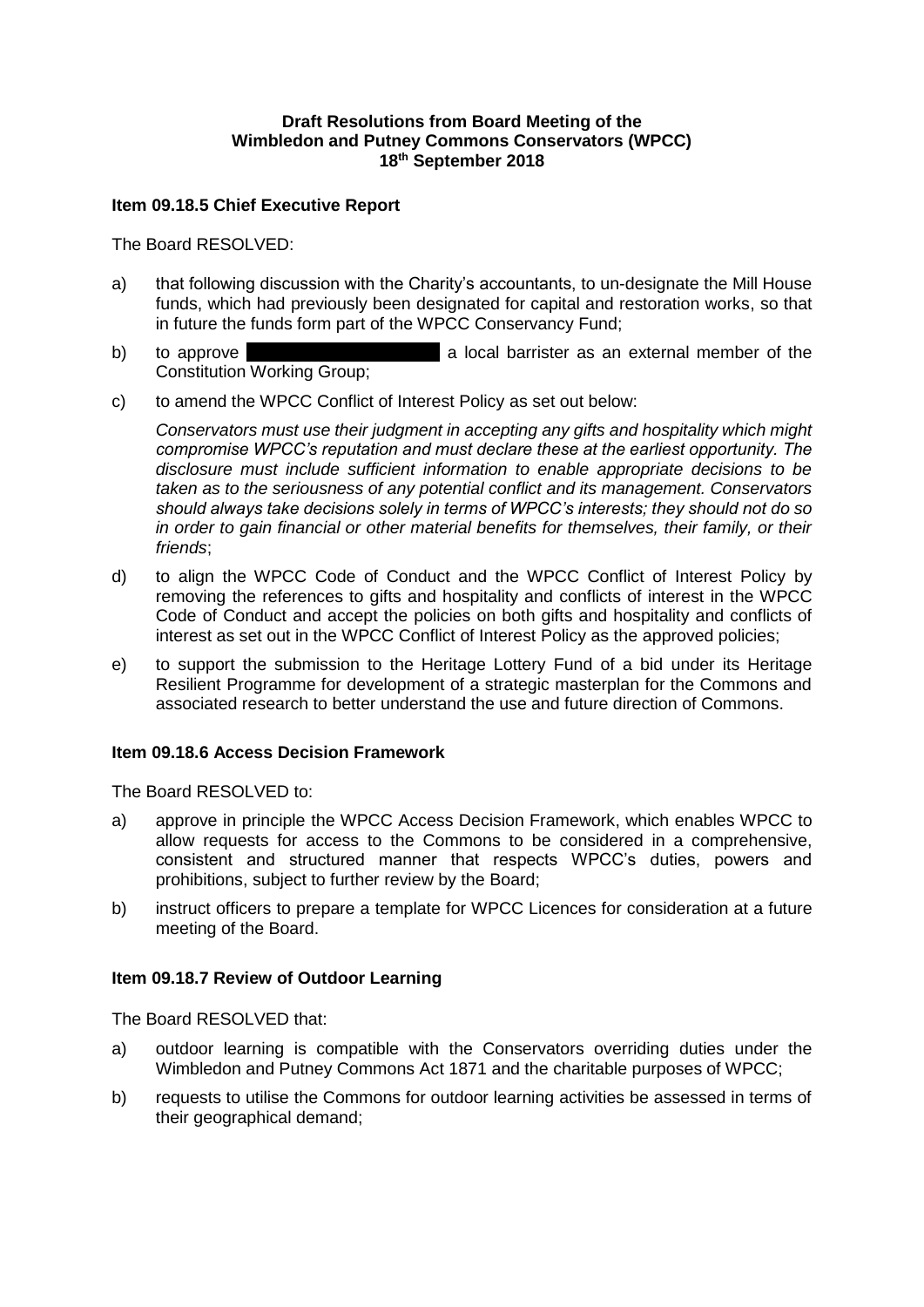c) the outdoor learning use is compatible with and may be regulated through a Licence arrangement and that the Board authorises officers to enter into these where appropriate.

# **Item 09.18.8 Clarification of Guidelines for the Triennial Election Procedures**

The Board RESOLVED to:

- a) approve the Clarification of Guidelines for the triennial election procedures, subject to the review of a final draft;
- b) leave the present policy regarding election expenditure unchanged and to not introduce a limit on expenditure for Candidates standing in the triennial elections and to review this position if it is considered necessary in the future.

### **Item 06.18.9 Financial Investment Managers**

The Board RESOLVED to:

- a) receive the Investment Review paper;
- b) approve WPCC's General Investment Policy as recommended by the Finance and Investment Committee;
- c) authorise the Chairman of the Finance and Investment Committee to submit the General Investment Policy to two charity investment firms to invite them to prepare a formal written proposal for consideration by the Finance and Investment Committee;
- d) approve the process as set out in the report for WPCC to approve the appointment of new investment managers, subject to the Finance and Investment Committee having reviewed the detailed proposals from the two charity investment firms and submitted a recommendation to the Board.

### **Item 06.18.10 Financial Policies**

The Board RESOLVED to approve the:

- a) Capitalisation and Depreciation Policy as recommended by the Finance and Investment Committee;
- b) revised Financial Regulations and Delegations as recommended by the Finance and Investment Committee.

#### **Item 06.18.11 Annual Review of the Risk Register and Top 10 Risks**

The Board RESOLVED to receive the Strategic Risk Register and Top 10 Risks as reviewed by the Audit and Risk Committee.

#### **Item 06.18.11 Update on Charity Commission Statutory Inquiry & Interim Manager**

That the Board RESOLVED to receive the:

a) letter and Order to the Chairman of WPCC dated the 28th August 2018 from the Charity Commission confirming that the Commission's Order to appoint an Interim Manager had been revoked with immediate effect;